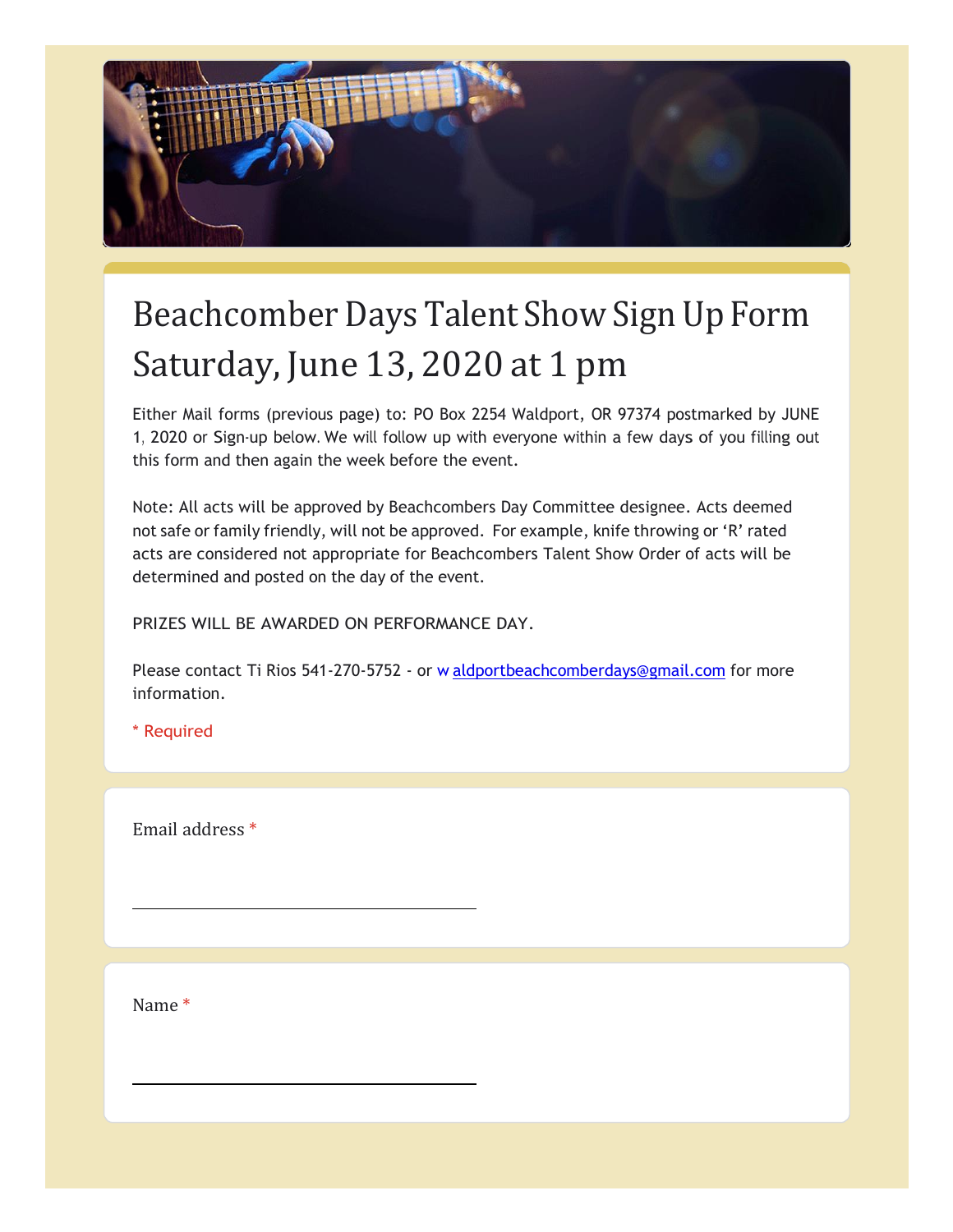## Category \*

Amateur Individual (never been paid for performing)  $\bigcap$ 

Amateur Group (never been paid for performing) C

Professional Individual (has been paid for their talent)

Professional Group (Has been paid for their talent)  $( )$ 

Contact Number \*

Talent \*

If under 18, what is your age \*

Parent's Name (Type "None" - if non minor) \*